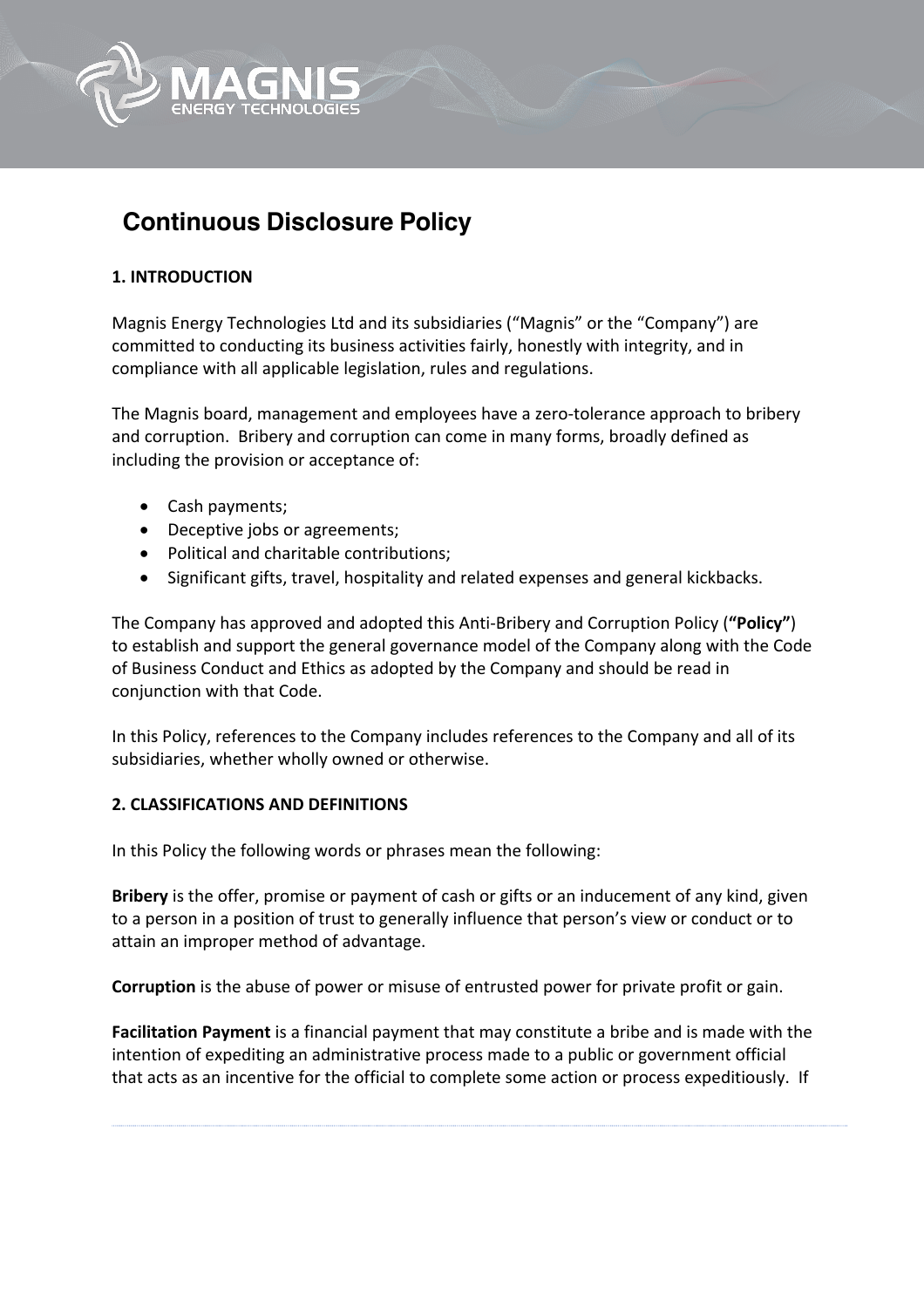

there are published fees for shorter processing or approval times, then such payment is not classed as a facilitation payment.

## **3. COMMITMENT**

The Company is committed to acting with integrity to ensure:

- No engagement in corrupt business practices;
- No offering, paying, soliciting or accepting bribes in any form including Facilitation Payments(unless otherwise approved as set out in the Code of Business Conduct & Ethics);
- that all payments made or gifts received that are required to be recorded are recorded in the Gifts Register;

## **4. SCOPE**

Employees of the Company including senior executives and the members of the Magnis Board and any contractors, consultants or other business partners are expected to read, understand and adhere to this Policy and any relevant guidelines, procedures and standards.

## **5. REQUIREMENTS OF POLICY**

#### **(a) Reporting a breach or suspected breach of this Policy**

If any person becomes aware of or suspects bribery or corruption practices as defined in this Policy, they should report the matter immediately to any of the General Counsel & Company Secretary or the Chair of the Audit and Risk Committee. Alternatively, the person could follow the guidelines in the Company's Whistleblower Policy.

#### **(b) Payments to political or government parties**

Any discretionary payments to governments (those that are not based on a published schedule of rates or fees) or political parties that are greater than the Value Threshold in Section 5(e) or otherwise approved by the Board, shall be documented in the Gifts Register.

## **(c) Sponsorship and Donations**